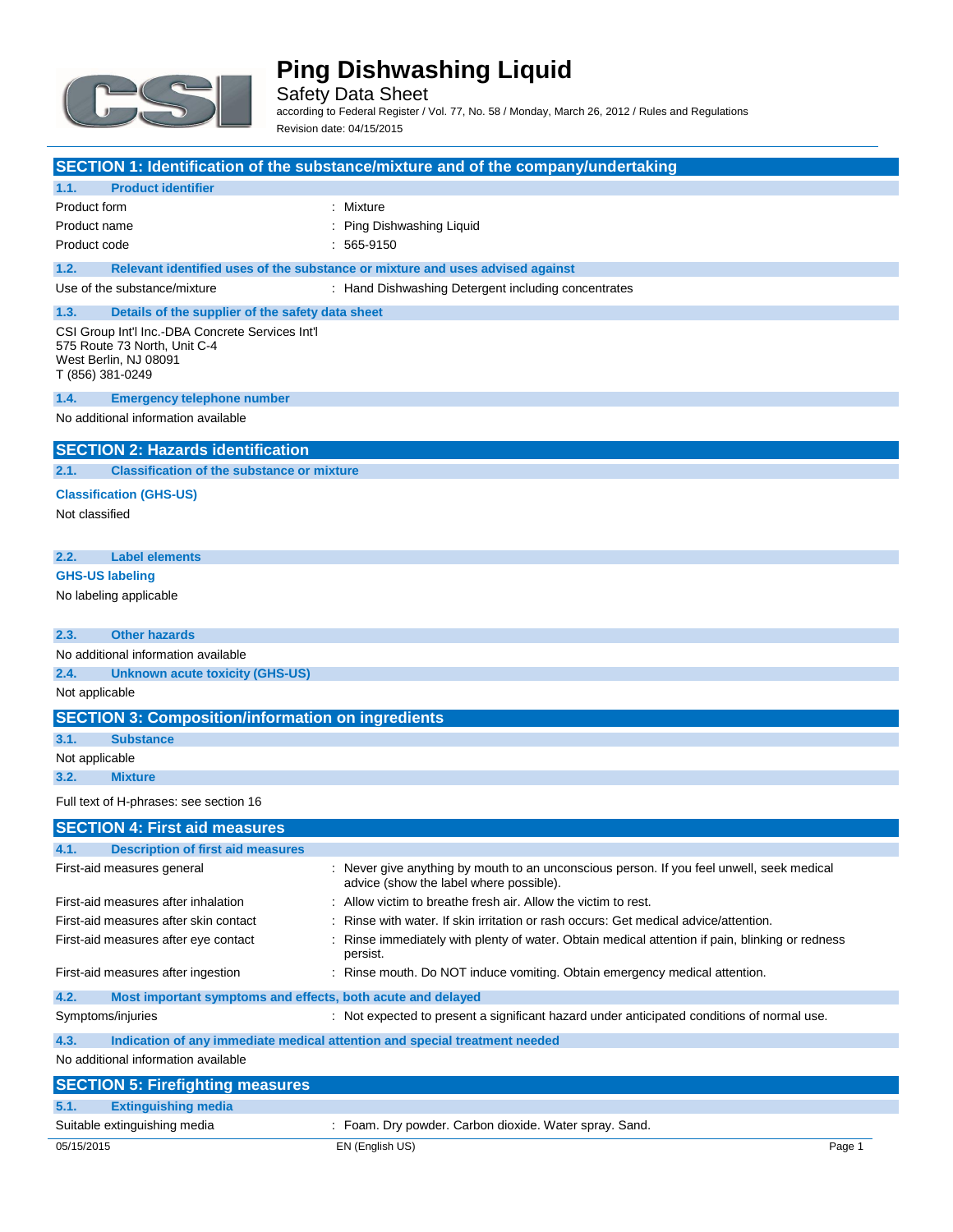### Safety Data Sheet

| Unsuitable extinguishing media<br>: Do not use a heavy water stream.<br>5.2.<br>Special hazards arising from the substance or mixture<br>No additional information available<br>5.3.<br><b>Advice for firefighters</b>                 |  |  |
|----------------------------------------------------------------------------------------------------------------------------------------------------------------------------------------------------------------------------------------|--|--|
|                                                                                                                                                                                                                                        |  |  |
|                                                                                                                                                                                                                                        |  |  |
|                                                                                                                                                                                                                                        |  |  |
|                                                                                                                                                                                                                                        |  |  |
| : Use water spray or fog for cooling exposed containers. Exercise caution when fighting any<br>Firefighting instructions<br>chemical fire. Prevent fire-fighting water from entering environment.                                      |  |  |
| : Do not enter fire area without proper protective equipment, including respiratory protection.<br>Protection during firefighting                                                                                                      |  |  |
| <b>SECTION 6: Accidental release measures</b>                                                                                                                                                                                          |  |  |
| 6.1.<br>Personal precautions, protective equipment and emergency procedures                                                                                                                                                            |  |  |
| 6.1.1.<br>For non-emergency personnel                                                                                                                                                                                                  |  |  |
| Emergency procedures<br>: Evacuate unnecessary personnel.                                                                                                                                                                              |  |  |
| 6.1.2.<br>For emergency responders                                                                                                                                                                                                     |  |  |
| Protective equipment<br>: Equip cleanup crew with proper protection.                                                                                                                                                                   |  |  |
| <b>Emergency procedures</b><br>: Ventilate area.                                                                                                                                                                                       |  |  |
| 6.2.<br><b>Environmental precautions</b>                                                                                                                                                                                               |  |  |
| Prevent entry to sewers and public waters. Notify authorities if liquid enters sewers or public waters.                                                                                                                                |  |  |
| 6.3.<br>Methods and material for containment and cleaning up                                                                                                                                                                           |  |  |
| : Soak up spills with inert solids, such as clay or diatomaceous earth as soon as possible. Collect<br>Methods for cleaning up<br>spillage. Store away from other materials.                                                           |  |  |
| 6.4.<br><b>Reference to other sections</b>                                                                                                                                                                                             |  |  |
| See Heading 8. Exposure controls and personal protection.                                                                                                                                                                              |  |  |
| <b>SECTION 7: Handling and storage</b>                                                                                                                                                                                                 |  |  |
| 7.1.<br><b>Precautions for safe handling</b>                                                                                                                                                                                           |  |  |
| Precautions for safe handling<br>: Wash hands and other exposed areas with mild soap and water before eating, drinking or<br>smoking and when leaving work. Provide good ventilation in process area to prevent formation<br>of vapor. |  |  |
| 7.2.<br>Conditions for safe storage, including any incompatibilities                                                                                                                                                                   |  |  |
| Storage conditions<br>: Keep only in the original container in a cool, well ventilated place away from heat, hot surfaces,<br>sparks, open flame and other ignition sources. No smoking. Keep container closed when not in<br>use.     |  |  |
| Strong bases. Strong acids.<br>Incompatible products                                                                                                                                                                                   |  |  |
| Sources of ignition. Direct sunlight.<br>Incompatible materials                                                                                                                                                                        |  |  |
| 7.3.<br><b>Specific end use(s)</b>                                                                                                                                                                                                     |  |  |
| No additional information available                                                                                                                                                                                                    |  |  |

| SECTION 8: Exposure controls/personal protection |                           |                |  |
|--------------------------------------------------|---------------------------|----------------|--|
| 8.1.                                             | <b>Control parameters</b> |                |  |
| <b>Ping Dishwashing Liquid</b>                   |                           |                |  |
|                                                  | <b>ACGIH</b>              | Not applicable |  |
|                                                  | <b>OSHA</b>               | Not applicable |  |

| 8.2.                          | <b>Exposure controls</b> |                                                                                  |
|-------------------------------|--------------------------|----------------------------------------------------------------------------------|
| Personal protective equipment |                          | : Avoid all unnecessary exposure. No special requirements.                       |
| Hand protection               |                          | : Wear protective gloves/eye protection/face protection protective gloves. None. |
| Eye protection                |                          | : Chemical goggles or safety glasses. None.                                      |
| Respiratory protection        |                          | : Wear appropriate mask. No special requirements.                                |
| Other information             |                          | : Do not eat, drink or smoke during use.                                         |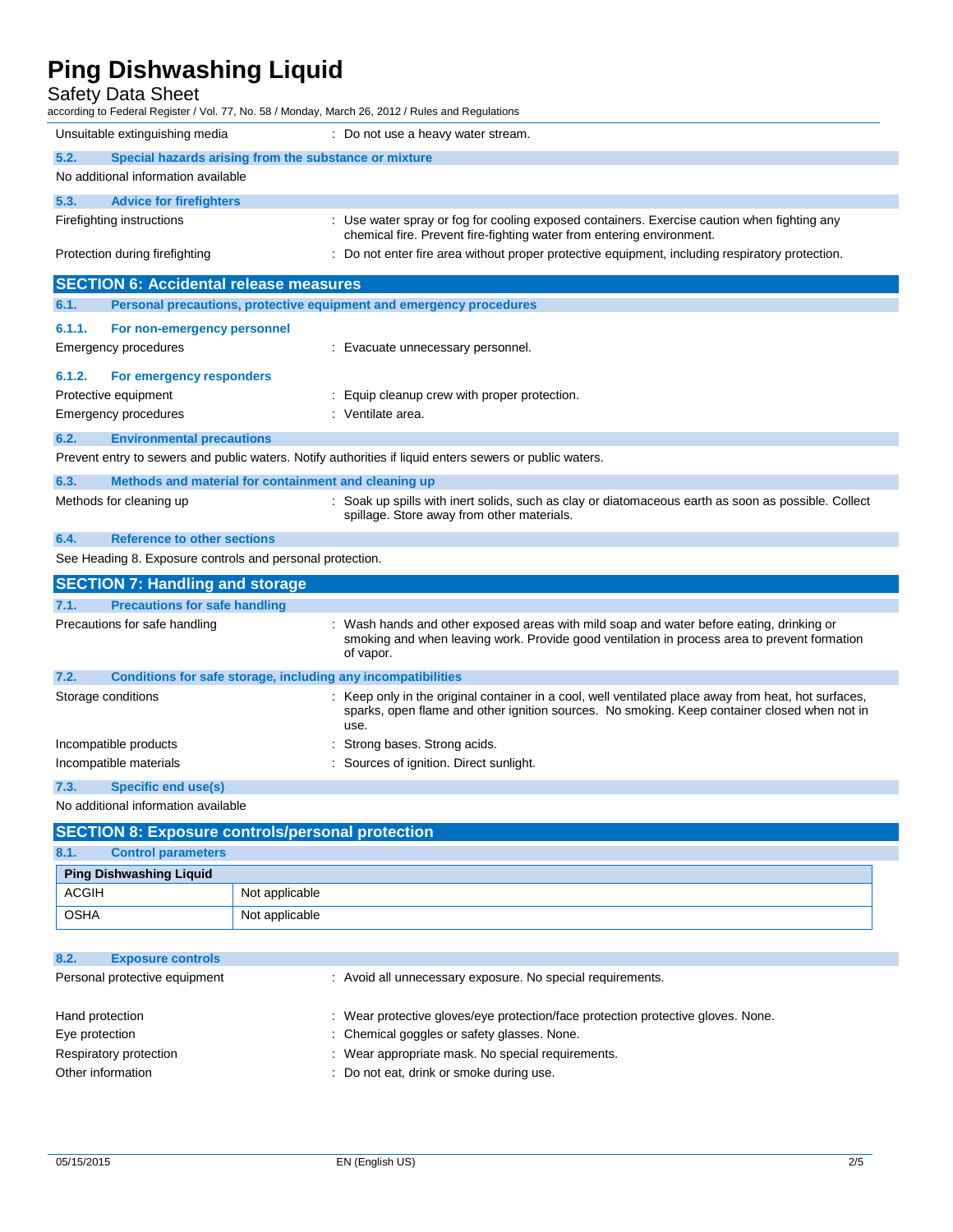Safety Data Sheet

according to Federal Register / Vol. 77, No. 58 / Monday, March 26, 2012 / Rules and Regulations

| <b>SECTION 9: Physical and chemical properties</b>            |                                                                                                                                  |  |
|---------------------------------------------------------------|----------------------------------------------------------------------------------------------------------------------------------|--|
| Information on basic physical and chemical properties<br>9.1. |                                                                                                                                  |  |
| Physical state                                                | : Liquid                                                                                                                         |  |
| Color                                                         | $:$ pink                                                                                                                         |  |
| Odor                                                          | $:$ Apple                                                                                                                        |  |
| Odor threshold                                                | : No data available                                                                                                              |  |
| pH                                                            | : 7.5                                                                                                                            |  |
| Melting point                                                 | : No data available                                                                                                              |  |
| Freezing point                                                | : No data available                                                                                                              |  |
| Boiling point                                                 | : 212 - 220 °F                                                                                                                   |  |
| Flash point                                                   | : $\geq 200$ °F                                                                                                                  |  |
| Relative evaporation rate (butyl acetate=1)                   | : No data available                                                                                                              |  |
| Flammability (solid, gas)                                     | No data available                                                                                                                |  |
| <b>Explosion limits</b>                                       | No data available                                                                                                                |  |
| <b>Explosive properties</b>                                   | No data available                                                                                                                |  |
| Oxidizing properties                                          | No data available                                                                                                                |  |
| Vapor pressure                                                | No data available                                                                                                                |  |
| Relative density                                              | : 1.02                                                                                                                           |  |
| Relative vapor density at 20 °C                               | Same as water                                                                                                                    |  |
| Solubility                                                    | Soluble in water.<br>Water: Solubility in water of component(s) of the mixture :<br>$\cdot$ $\cdot$ $\cdot$ $\cdot$ 31.7 g/100ml |  |
| Log Pow                                                       | : No data available                                                                                                              |  |
| Log Kow                                                       | No data available                                                                                                                |  |
| Auto-ignition temperature                                     | No data available                                                                                                                |  |
| Decomposition temperature                                     | : No data available                                                                                                              |  |
| Viscosity                                                     | No data available                                                                                                                |  |
| Viscosity, kinematic                                          | No data available                                                                                                                |  |
| Viscosity, dynamic                                            | : No data available                                                                                                              |  |
| <b>Other information</b><br>9.2.                              |                                                                                                                                  |  |
| No additional information available                           |                                                                                                                                  |  |
| <b>SECTION 10: Stability and reactivity</b>                   |                                                                                                                                  |  |
| 10.1.<br><b>Reactivity</b>                                    |                                                                                                                                  |  |
| No additional information available                           |                                                                                                                                  |  |
| 10.2.<br><b>Chemical stability</b>                            |                                                                                                                                  |  |
| Stable under normal conditions. Not established.              |                                                                                                                                  |  |
| 10.3.<br><b>Possibility of hazardous reactions</b>            |                                                                                                                                  |  |
| Not established.                                              |                                                                                                                                  |  |
| 10.4.<br><b>Conditions to avoid</b>                           |                                                                                                                                  |  |
| Direct sunlight. Extremely high or low temperatures.          |                                                                                                                                  |  |
| 10.5.<br><b>Incompatible materials</b>                        |                                                                                                                                  |  |
| Strong acids. Strong bases.                                   |                                                                                                                                  |  |
| 10.6.<br><b>Hazardous decomposition products</b>              |                                                                                                                                  |  |
| Fume. Carbon monoxide. Carbon dioxide.                        |                                                                                                                                  |  |
| <b>SECTION 11: Toxicological information</b>                  |                                                                                                                                  |  |
| 11.1.<br><b>Information on toxicological effects</b>          |                                                                                                                                  |  |
|                                                               |                                                                                                                                  |  |
| Acute toxicity                                                | : Not classified                                                                                                                 |  |

pH: 7.5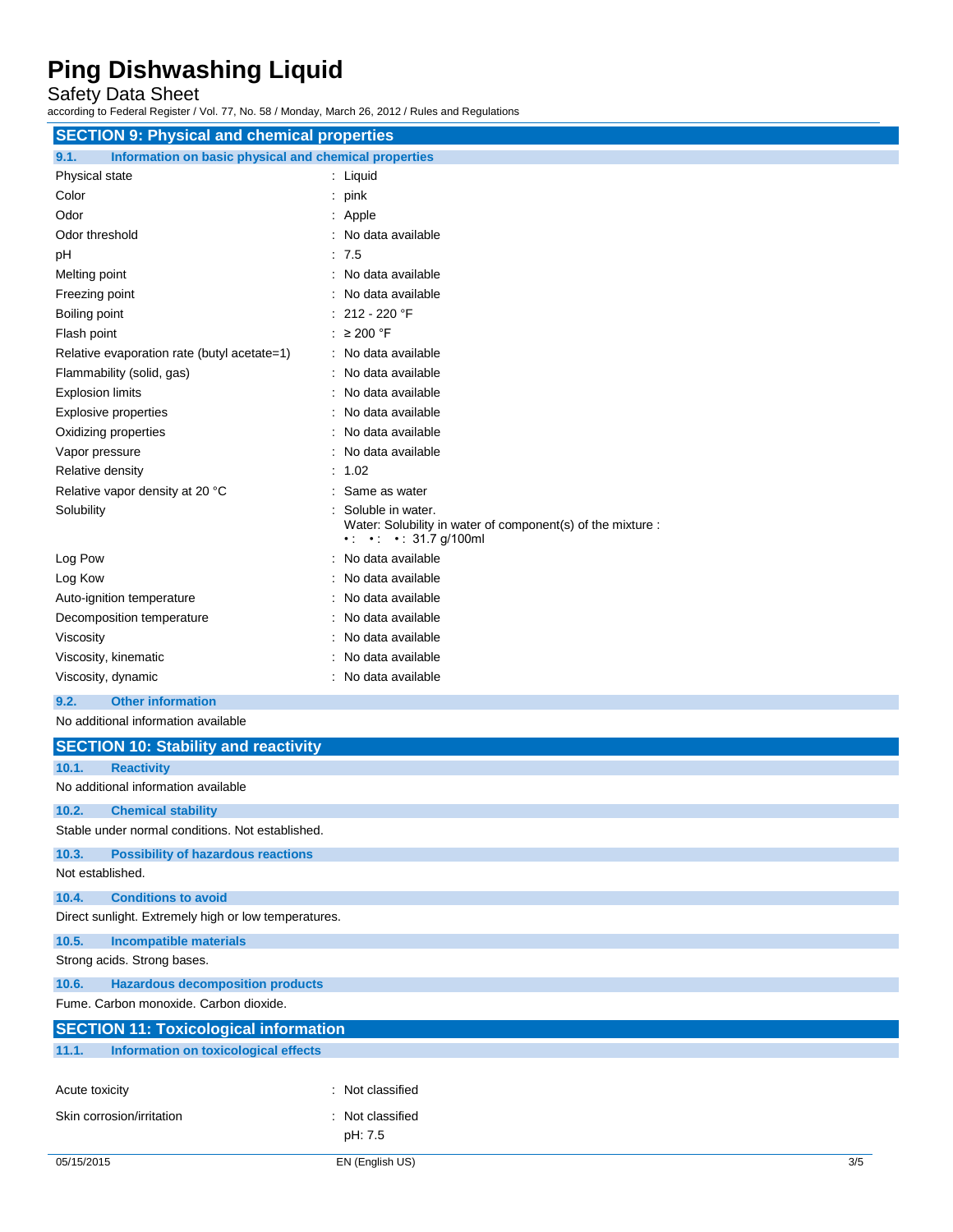### Safety Data Sheet

according to Federal Register / Vol. 77, No. 58 / Monday, March 26, 2012 / Rules and Regulations

| Serious eye damage/irritation                                                  | : Not classified<br>pH: 7.5                                         |
|--------------------------------------------------------------------------------|---------------------------------------------------------------------|
| Respiratory or skin sensitization<br>Germ cell mutagenicity<br>Carcinogenicity | : Not classified<br>: Not classified<br>: Not classified            |
| Reproductive toxicity<br>Specific target organ toxicity (single exposure)      | : Not classified<br>: Not classified                                |
| Specific target organ toxicity (repeated<br>exposure)                          | : Not classified                                                    |
| Aspiration hazard                                                              | : Not classified                                                    |
| Potential Adverse human health effects and<br>symptoms                         | : Based on available data, the classification criteria are not met. |

| <b>SECTION 12: Ecological information</b>     |                                                      |  |  |
|-----------------------------------------------|------------------------------------------------------|--|--|
| 12.1.<br><b>Toxicity</b>                      |                                                      |  |  |
| No additional information available           |                                                      |  |  |
| <b>Persistence and degradability</b><br>12.2. |                                                      |  |  |
| <b>Ping Dishwashing Liquid</b>                |                                                      |  |  |
| Persistence and degradability                 | Not established.                                     |  |  |
| <b>Bioaccumulative potential</b><br>12.3.     |                                                      |  |  |
| <b>Ping Dishwashing Liquid</b>                |                                                      |  |  |
| Bioaccumulative potential                     | Not established.                                     |  |  |
| 12.4.<br><b>Mobility in soil</b>              |                                                      |  |  |
| No additional information available           |                                                      |  |  |
| <b>Other adverse effects</b><br>12.5.         |                                                      |  |  |
| Effect on the global warming                  | : No known ecological damage caused by this product. |  |  |
| Other information                             | : Avoid release to the environment.                  |  |  |
| <b>SECTION 13: Disposal considerations</b>    |                                                      |  |  |
| 13.1.<br><b>Waste treatment methods</b>       |                                                      |  |  |

| <b>SECTION 14: Transport information</b> |
|------------------------------------------|

Ecology - waste materials **Example 20** in Avoid release to the environment.

| <b>Department of Transportation (DOT)</b> |                                           |
|-------------------------------------------|-------------------------------------------|
| In accordance with DOT                    |                                           |
| Not regulated for transport               |                                           |
| <b>Additional information</b>             |                                           |
| Other information                         | : No supplementary information available. |

Waste disposal recommendations : Dispose in a safe manner in accordance with local/national regulations.

#### **ADR**

No additional information available

**Transport by sea**

| No additional information available       |  |
|-------------------------------------------|--|
| Air transport                             |  |
| No additional information available       |  |
| <b>SECTION 15: Regulatory information</b> |  |
| 15.1. US Federal regulations              |  |
| No additional information available       |  |